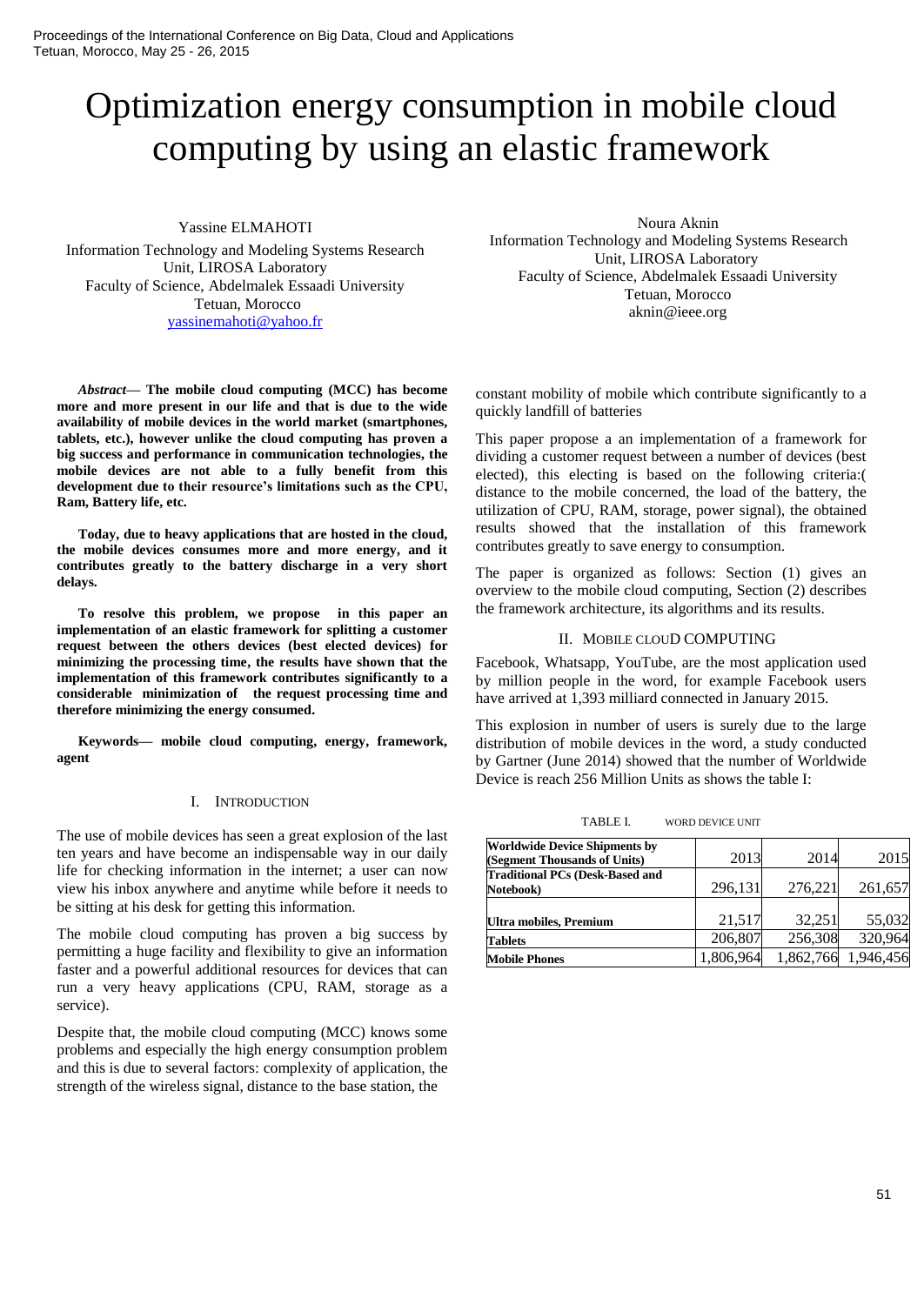

Fig. 1: Worldwide device units

The Fig. 1 shows this recent years an important number of users have emerged from the traditional computer to mobile devices because their performance become more efficient and sufficient for doing their majority tasks in internet, for example the SAMSUNG galaxy S5 have 2gb in memory, 2,5 GHz quad core of CPU and it capable to execute a several process in the same time.

This significant emerging from the fixed equipment to the mobile is due to the possibility of mobile equipment has exceeded the old and simplest communication tools (call / message) and can now guaranteed other interesting things service browsing in internet, install applications, share data, etc.

The cloud computing recently appeared in the IT word allows users to execute applications or store data without having the necessary resources in their terminals, the entire treatment of task is guaranteed by the cloud computing servers which are robust and powerful.

The multi task operation ensured by smartphones was introduce the cloud computing in the mobile environment, a simple user with his terminal can benefit from a several IT services as a model as shows the figure below:



Fig. 2: Cloud computing models

- IaaS(infrastructure as service): it is the lower level of cloud computing services, it permit to the client to benefit of hardware resources like as a remote RAM and CPU to execute heavy processing (image processing, software localization, etc.), it permit also a remote storage resources and virtual networks to connect to remote application.

PaaS (platform as a service): it is another model for the delivery of cloud computing services, allowing application developers to prepare libraries and prerequisites needed to program, test their applications in secured and reliable environment.

SaaS (software as a service): the user does not need to install any tool, the software and data are stored in cloud providers, and the user through a web browser can connect to the service to do the desired operations.

The connection of users to the cloud computing service is provided by wireless networks (3G, 4G, WiFi) as shown in the figure below, and this type of connection sometimes generates a fast discharge battery because of the weakness the signal, far distance between the base station and the mobile receiver,





The remarkable development of cloud computing in recent years, attracting more and more interest from various internet users and IT looking to enjoy the best services and applications available online through the web. This is a new business model that cloud computing promises to ICT. Indeed, the model promises a change in the mode of investment and operation of IT resources.

## **III.** PROPOSED WORK

To resolve to the energy consumption problem for the mobile devices, we propose an implementation of a framework which is composed by several subsystems interconnected between them for a smart processing of the customer queries. This framework permits a splitting request of the cloud client between the idlest mobiles available in the network for minimizing the processing time and therefore saving the energy consumption for executing a concerned process.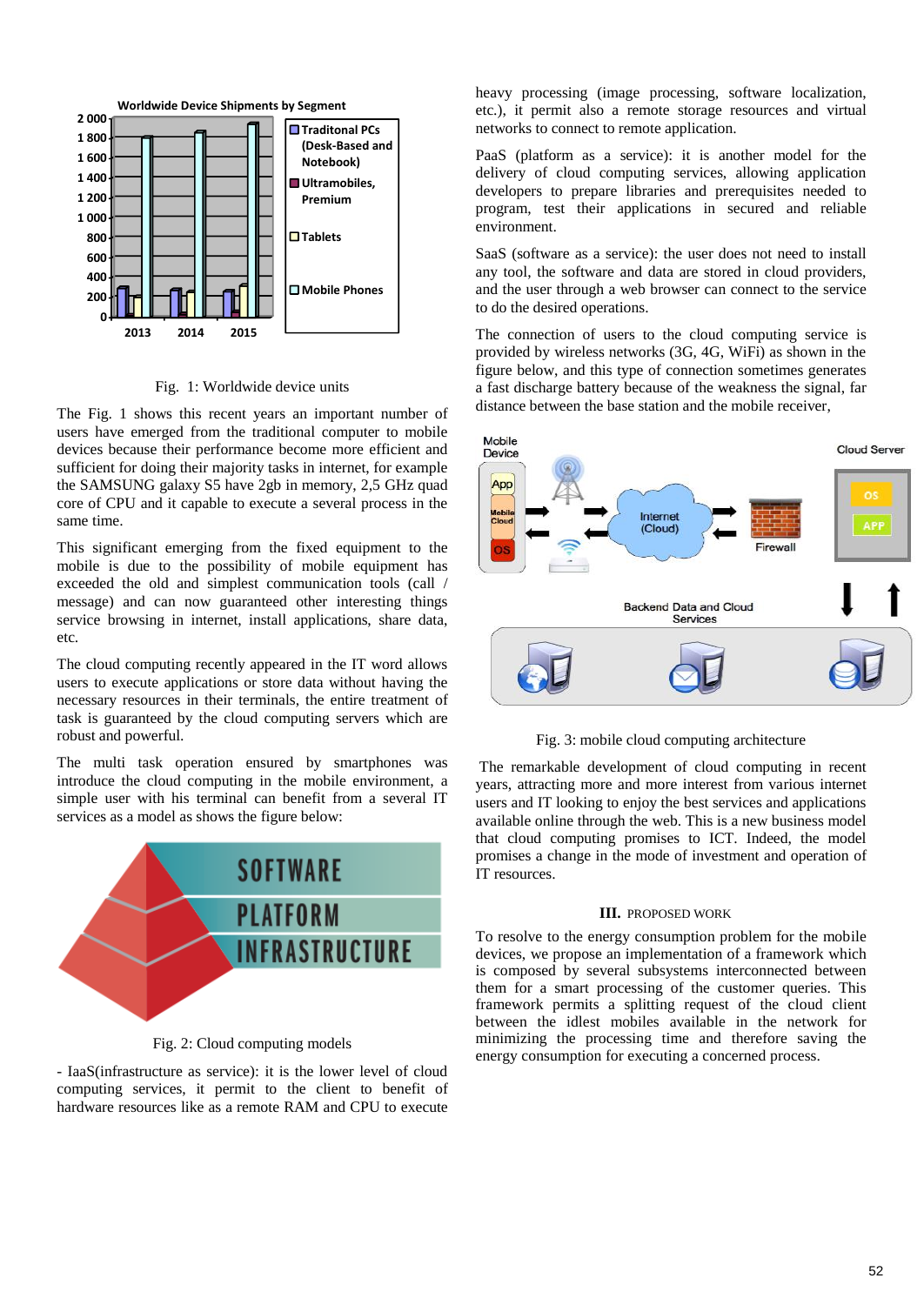# a) Description

This framework is as an intermediate software layer between the mobile terminal and cloud providers: it receives the request from the client, communicates with the cloud servers

and came back the result to the customer in a very short time than the normal case by splitting the request by many others mobiles devices . This framework is composed by



Fig. 4 : The Elastic framework

- Mobile agent: is an agent installed in the mobile for receive and send information to the other component of this framework.

- Job stat agent: It returns for the Job splitter agent the stat of the request processing and inform it when the operation if fails for choosing another device.

The main elements of this framework:

- Localizer agent: localize the mobile devices which are near to the client concerned.

- Resource monitor agent: It returns the resources allocation of mobiles devices that have be mentioned by the localizer agent (CPU, RAM, buttery life, storage, signal power).

- Job splitter agent: it splits the client request between the best elected mobile (less overloaded) returned by the resource monitor and store in his cache memory the state of the process executed in the mobiles devices.

## c) Algorithm

The processing time of request client depends to the transfer data flow from the cloud providers to the terminal mobile and its resources CPU, RAM, so we have:

 $proc\_time = computation\_time + transfer\_time(1)$ 

With *proc* \_ time is the processing time for executing a tasks, *computation\_time* is the total time required for compute the tasks by the mobile, *transfer* \_ *time* is the total time for the transfers the data from the providers cloud to the mobile.

$$
computation\_time = \frac{Data}{CPU}
$$
 (2)

With CPU is the processor of the mobile

$$
transfer\_time = \frac{Data}{Bandwidth1}
$$
 (3)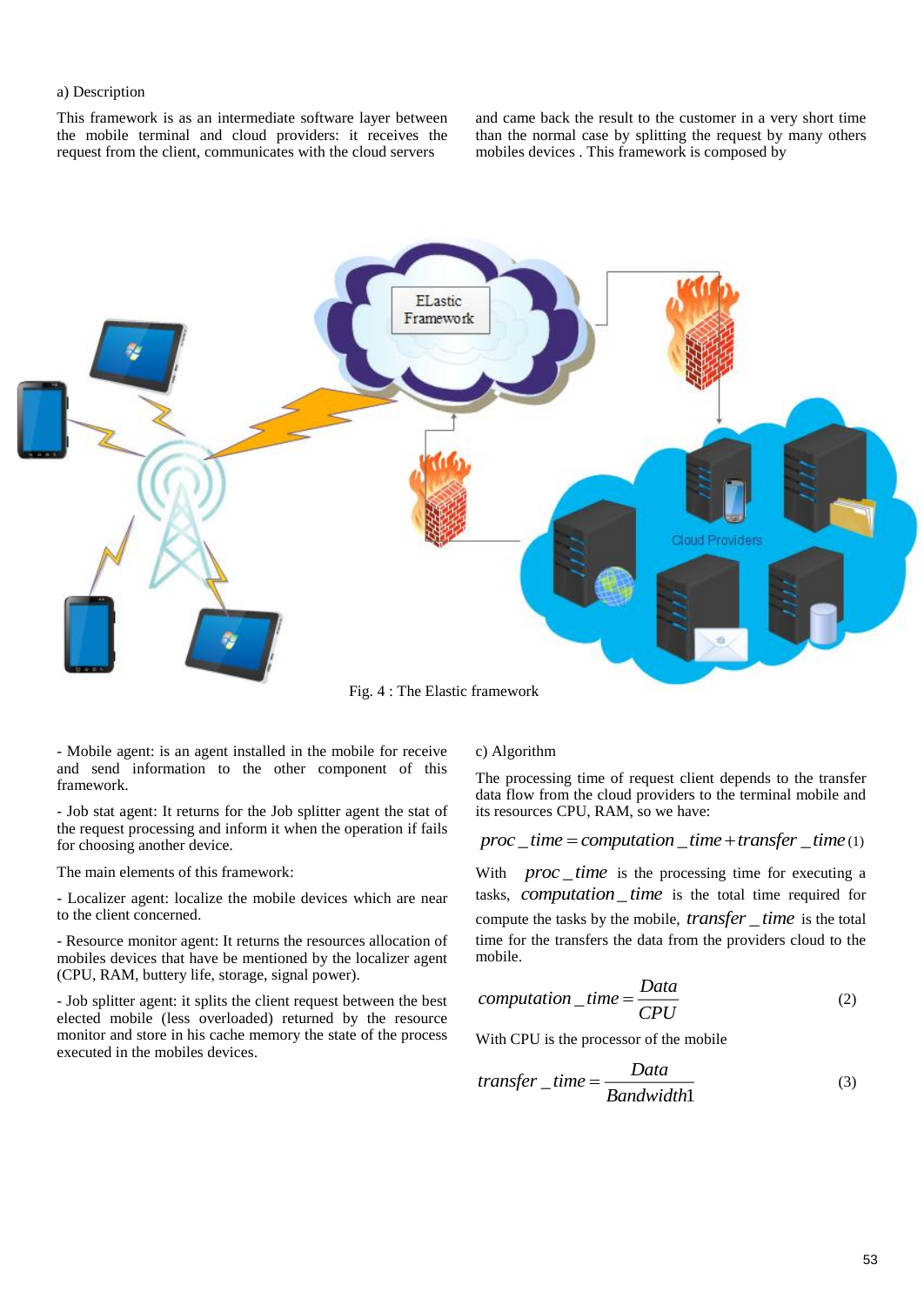With bandwidth is data flow from the cloud providers to the mobiles of between the mobiles theme self.

From  $(2)$  &  $(3)$  we have

$$
proc\_time = \frac{Data}{CPU} + \frac{Data}{Bandwidth1}
$$
(4)

$$
proc\_time = Data(\frac{1}{CPU} + \frac{1}{Bandwidth})
$$
 (5)

When we introduce the elastic framework the task client is divided by the best elected others mobiles.

$$
proc\_time = \frac{1}{n} Data(\frac{1}{\frac{1}{n} \sum_{i=1}^{n} CPU} + \frac{1}{Bandwidth})
$$

$$
+\frac{Data}{\frac{1}{n} \sum_{i=1}^{n} CPU} \tag{6}
$$

$$
n. Bandwidth2
$$

Where *Bandwidth*1 is the bandwidth between the BTS and the mobile, *Bandwidth*2 between the mobile elected and the mobile concerned and n is the number of selected devices by the framework.

d) Result

To experiment our algorithm proposed in this paper, we set up a cloud platform composed of 3 servers and 10 mobiles devices with each one have 1.6 Ghz in its CPU and we found this following this results:



Fig. 5: The processing time

As we can see, when we introduce the elastic framework, the processing time decreases in a very meaningful way and this is because the response of the request client from the cloud is divided by the selected mobile those respond to the following criteria (CPU utilization is under 50% RAM usage is under 50%, the distance between this mobile and the client concerned is closer than the client with the BTS, the signal strength and the rate of the battery that exceeds 50%).

As shown the figure 6, this framework not only decrease the processing time, but also decreases the power usage and this is due to the CPU came more and more offload and therefore the mobiles use a little power for processing the task. For calculating the power usage of the mobile devices, we installed a software called Joulemeter a tool developed by Microsoft researchers and we found the following result as show the table I and the figure:



Fig. 6: Power usage by number of device

To ensure that the energy consumed by a mobile for processing the request's customer in the case without using the framework exceed the energy summation by all selected devices by the framework we calculated the energy by the following formula:

$$
Energy = proc\_time * \sum_{i=1}^{n} power\_usage_i
$$

In case of introducing the elastic framework the power usage come the sum of power of the different devices elected:

$$
power\_usage = \sum_{i=1}^{n} power\_usage_i
$$

Where n is the number of selected devices by the framework

So the energy consumption becomes:

Energy = proc \_ time\* 
$$
\sum_{i=1}^{n} power\_usage_i
$$

We have the following result :